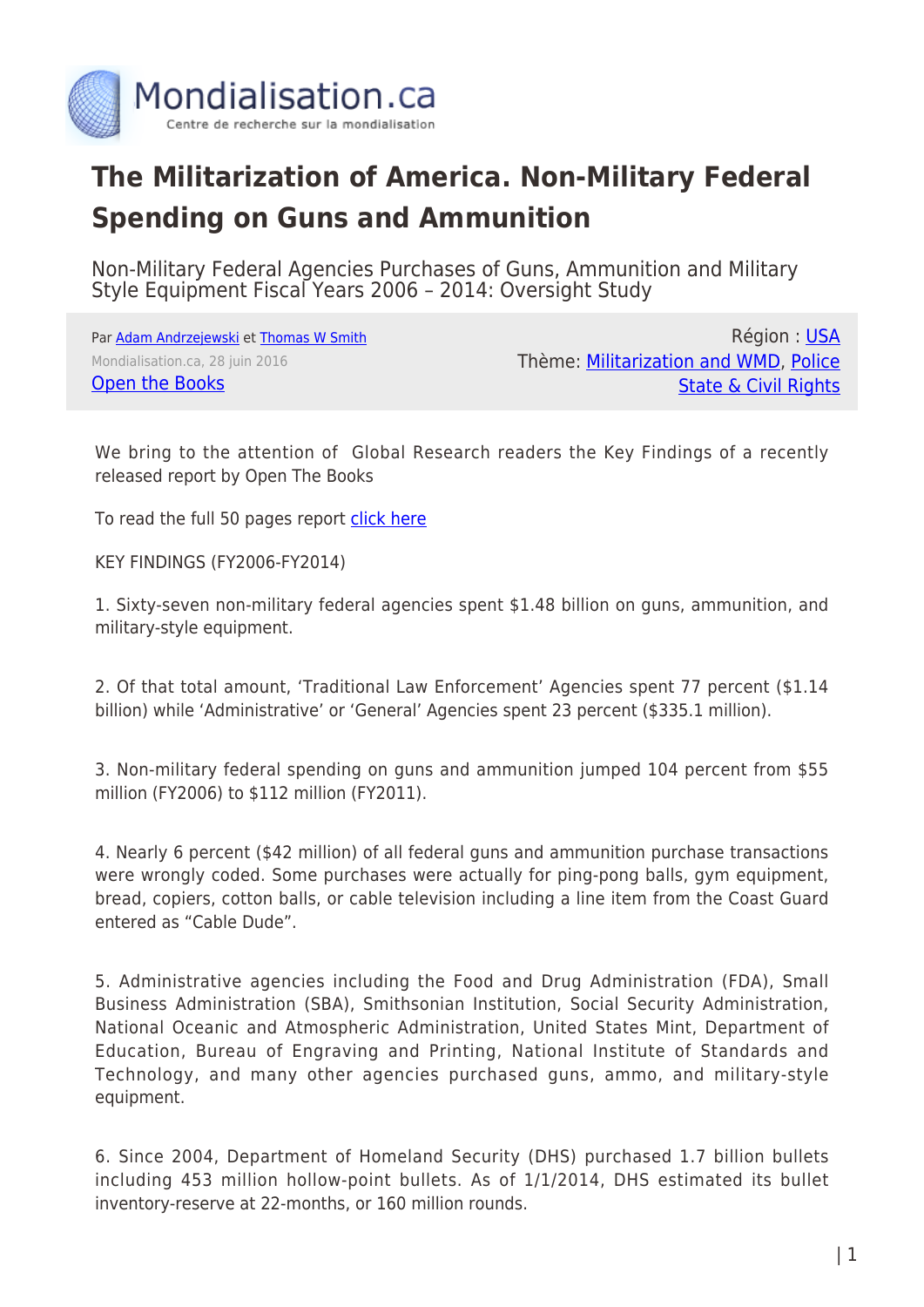7. Between 1998 and 2008 (the most recent comprehensive data available) the number of law enforcement officers employed by federal agencies increased nearly 50 percent from 83,000 (1998) to 120,000 (2008). However, Department of Justice officer count increased from 40,000 (2008) to 69,000 (2013) and Department of Homeland Security officer count increased from 55,000 (2008) to 70,000 (2013).

8. The Internal Revenue Service, with its 2,316 special agents, spent nearly \$11 million on guns, ammunition and military-style equipment.

9. The Environmental Protection Agency (EPA) spent \$3.1 million on guns, ammunition and military-style equipment. The EPA has spent \$715 million on its 'Criminal Enforcement Division' from FY2005 to present even as the agency has come under fire for failing to perform its basic functions.

10. Federal agencies spent \$313,958 on paintball equipment, along with \$14.7 million on Tasers, \$1.6 million on unmanned aircraft, \$8.2 million on buckshot, \$7.44 million on projectiles, and \$4 million on grenades/launchers.

11. The Department of Veterans Affairs (VA) spent \$11.66 million including more than \$200,000 on 'night vision equipment,' \$2.3 million on 'armor – personal,' more than \$2 million on guns, and \$3.6 million on ammunition. Veterans Affairs has 3,700 law enforcement officers guarding and securing VA medical centers.

12. The Animal and Plant Health Inspection Service spent \$4.77 million purchasing shotguns, .308 caliber rifles, night vision goggles, propane cannons, liquid explosives, pyro supplies, buckshot, LP gas cannons, drones, remote controlled helicopters, thermal cameras, military waterproof thermal infrared scopes, and more.

To read the full 5o pages report click here

[https://www.openthebooks.com/assets/1/7/Oversight\\_TheMilitarizationOfAmerica\\_06102016.](https://www.openthebooks.com/assets/1/7/Oversight_TheMilitarizationOfAmerica_06102016.pdf) [pdf](https://www.openthebooks.com/assets/1/7/Oversight_TheMilitarizationOfAmerica_06102016.pdf)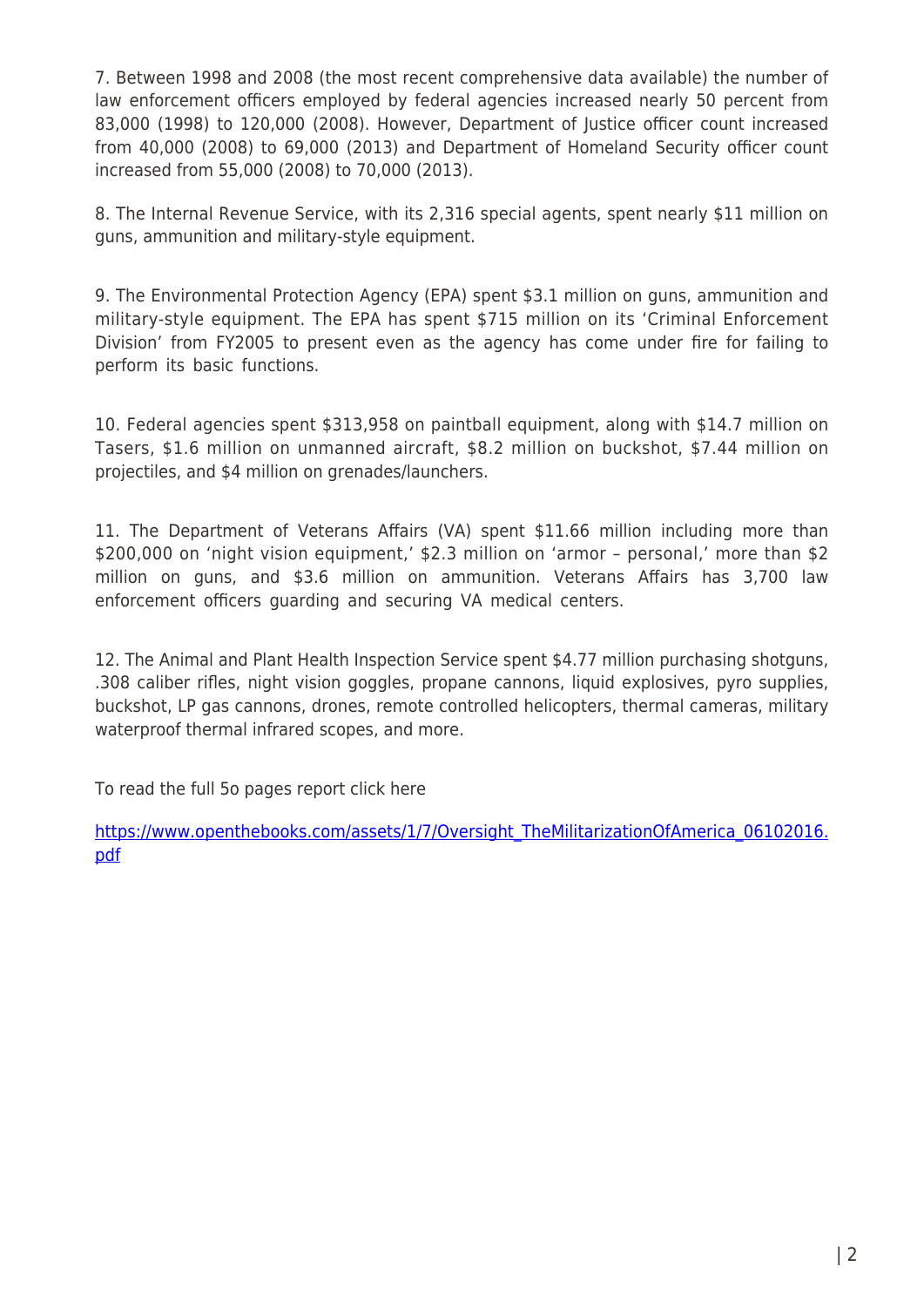What is the proper level of federal law enforcement power 1 and how does it reconcile with our understanding of the **Second Amendment and civil liberties?** 

Should this power vary by the 'public purpose' ◢ of the agency?

Is there a more efficient and better way to promote federal law enforcement?

Whether the federal agency is a federal law enforcement agency or a rank-and-file administrative agency, transparency is vital to a robust public policy debate and an understanding of the need for and limitations on federal law enforcement power and armament.





To read the full 5o pages report click here

[https://www.openthebooks.com/assets/1/7/Oversight\\_TheMilitarizationOfAmerica\\_06102016.](https://www.openthebooks.com/assets/1/7/Oversight_TheMilitarizationOfAmerica_06102016.pdf) [pdf](https://www.openthebooks.com/assets/1/7/Oversight_TheMilitarizationOfAmerica_06102016.pdf)

La source originale de cet article est [Open the Books](https://www.openthebooks.com/assets/1/7/Oversight_TheMilitarizationOfAmerica_06102016.pdf) Copyright © [Adam Andrzejewski](https://www.mondialisation.ca/author/andrzejewski) et [Thomas W Smith](https://www.mondialisation.ca/author/thomasw), [Open the Books](https://www.openthebooks.com/assets/1/7/Oversight_TheMilitarizationOfAmerica_06102016.pdf), 2016

Articles Par : [Adam](https://www.mondialisation.ca/author/andrzejewski) [Andrzejewski](https://www.mondialisation.ca/author/andrzejewski) et [Thomas W](https://www.mondialisation.ca/author/thomasw) [Smith](https://www.mondialisation.ca/author/thomasw)

**Avis de non-responsabilité** : Les opinions exprimées dans cet article n'engagent que le ou les auteurs. Le Centre de recherche sur la mondialisation se dégage de toute responsabilité concernant le contenu de cet article et ne sera pas tenu responsable pour des erreurs ou informations incorrectes ou inexactes.

Le Centre de recherche sur la mondialisation (CRM) accorde la permission de reproduire la version intégrale ou des extraits d'articles du site [Mondialisation.ca](https://mondialisation.ca) sur des sites de médias alternatifs. La source de l'article, l'adresse url ainsi qu'un hyperlien